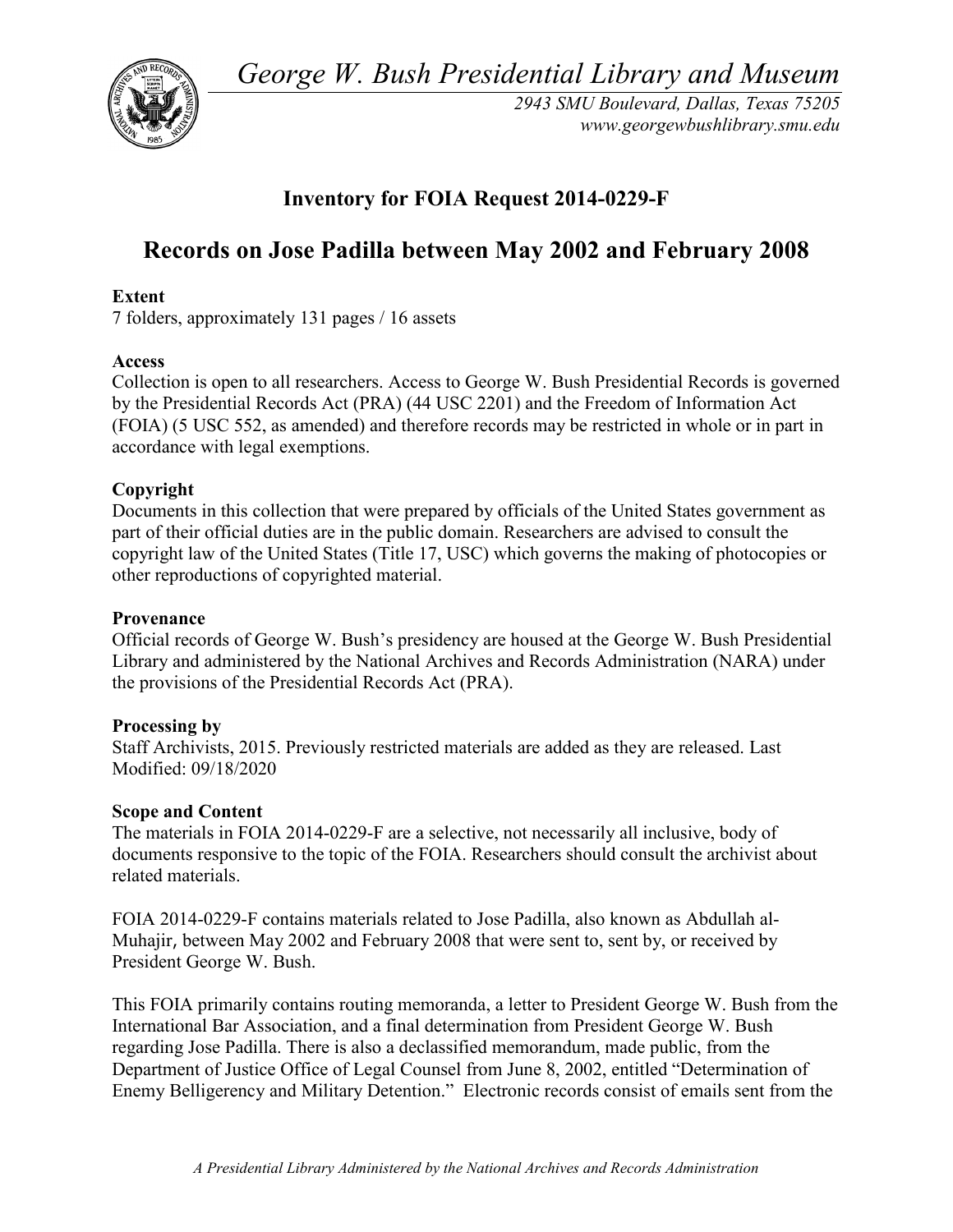general public providing commentary on news articles, voicing opinions regarding Jose Padilla and other topics, and an email from a high school student asking President George W. Bush for his point of view on how Jose Padilla was being treated.

 It should be noted that many of the documents listed here have been closed due to National Security classification and/or exemptions of the Freedom of Information Act.

#### **System of Arrangement**

of the FOIA. Researchers should consult an archivist about related materials. The materials in FOIA 2014-0229-F are a systematic body of documents responsive to the topic

Documents responsive to this FOIA were found in these collection areas – White House Office of Records Management (WHORM) Subject Files, Staff Member Office Files and George W. Bush Presidential Electronic Records.

Staff Member Office Files are maintained at the folder level by staff members within their individual offices and document all levels of administration activity.

Staff Member Office Files are processed at the folder level, that is, individual documents are not selected and removed from a folder for processing. While this method maintains folder integrity, it frequently results in the incidental processing of documents that are not wholly responsive to the subject area.

WHORM Subject Files are processed at the document level.

The WHORM Subject File compiled by the White House Office of Records Management is comprised of a series of documents assigned a letter/number combination and filed in a subject category. A complete listing of the subject categories including a detailed description of each category is available in our research room and on our website at <www.georgewbushlibrary.smu.edu>

 The Executive Office of the President (EOP) instance of the Electronic Records Archive (ERA) contains electronic records created or received by President George W. Bush. These records are stored in Search and Access Sets (SAS) that represent their originating computer program, such as Exchange Email or the Worker and Visitor Entry System (WAVES). In addition to records captured from the White House's electronic systems, EOP-ERA also contains records from the home and shared drives used by White House staff.

 The following is a list of electronic search results lists (SRLs) and folders processed in response to FOIA 2014-0229-F:

#### ARMS contains 1 asset. *George W. Bush Electronic Records*

Exchange contains 9 assets. 40 Days contains 6 assets.